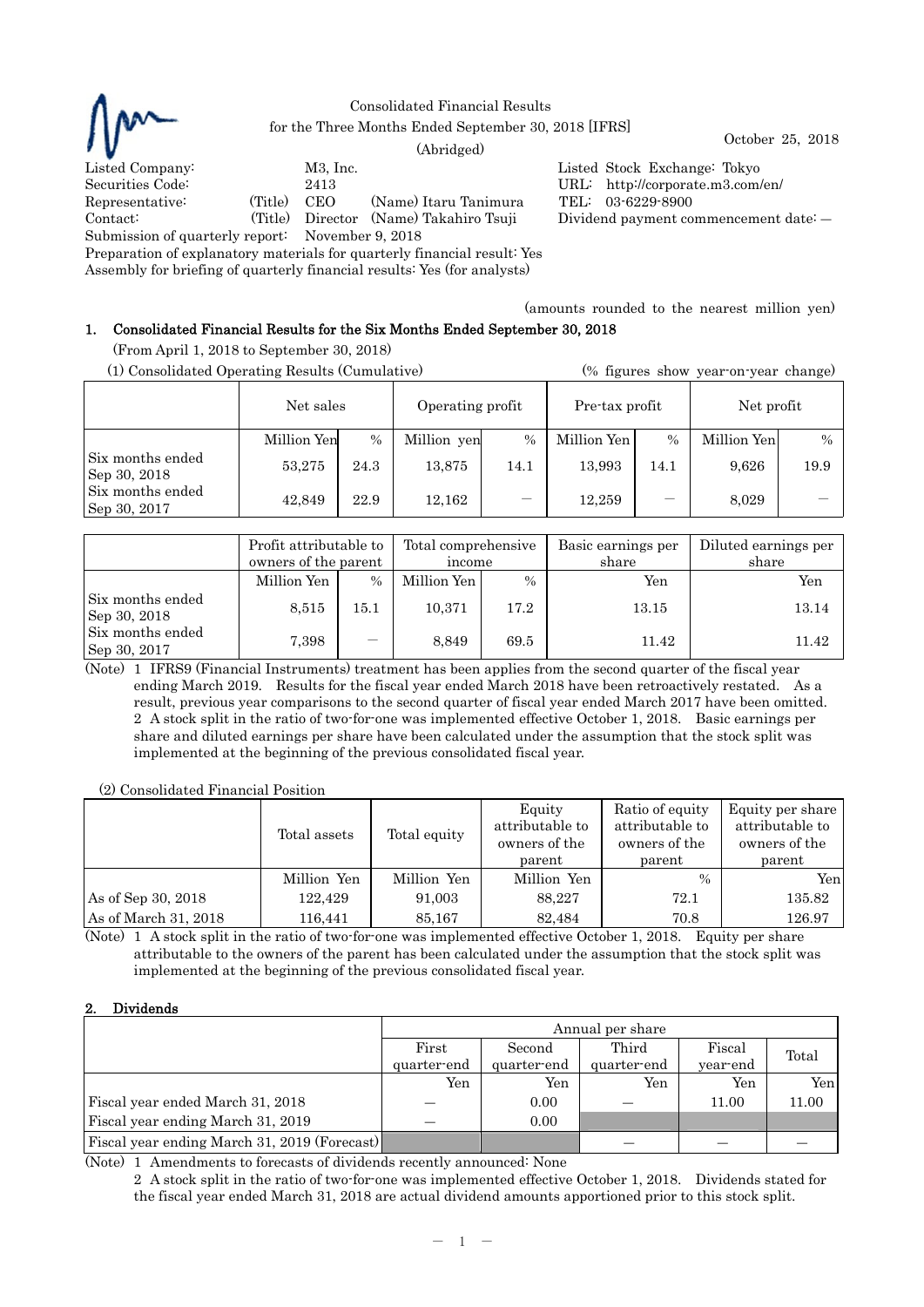3 Dividend forecast for the fiscal year ending March 31, 2019 is currently undetermined. It is to be determined after consideration of capital needs and condition of cash flow hereafter.

## 3. Consolidated Financial Results Forecast for the Fiscal Year Ending March 31, 2019

(From April 1, 2018 to March 31, 2019) Net sales | Operating profit | Pre-tax profit | Net profit Profit attributable to owners of the parent earnings per Million Yen % Million Yen % Million Yen % Million Yen % Million Yen  $\%$  Yen Annual | 113,350 | 20.0 | 31,720 | 15.4 | 31,700 | 15.4 | 22,220 | 15.6 | 20,960 | 15.6 | 32.36

(Note) 1 Amendments to forecasts of financial results recently announced: None

2 Basic earnings per share has been calculated using 647,762,366 shares, which is the average number of issued shares during the six months ended September 30, 2018.

Basic

share

## ※ Notes

(1) Changes in significant subsidiaries during the period (changes in specific subsidiaries accompanying changes in scope of consolidation): Yes

New subsidiaries: 1) Y's, Inc.

Excluded subsidiaries: None

(2) Changes in accounting policies and accounting estimates:

- (i) Changes in accounting policies required by IFRS: Yes
- (ii) Changes in accounting policies other than item (i) above: None
- (iii) Changes in accounting estimates: None

(3) Number of shares issued (common stock)

| (i) Number of shares outstanding at the end of the period (including treasury shares) |             |        |  |  |  |  |
|---------------------------------------------------------------------------------------|-------------|--------|--|--|--|--|
| As of September 30, 2018                                                              | 647,834,800 | shares |  |  |  |  |
| As of March 31, 2018                                                                  | 647,795,800 | shares |  |  |  |  |
| (ii) Number of treasury stock at the end of the period                                |             |        |  |  |  |  |
| As of September 30, 2018                                                              | 64,800      | shares |  |  |  |  |
| As of March 31, 2018                                                                  | 64,800      | shares |  |  |  |  |
| (iii) Average number of shares during the period (cumulative)                         |             |        |  |  |  |  |
| As of September 30, 2018                                                              | 647,762,366 | shares |  |  |  |  |
| As of September 30, 2017                                                              | 647,554,844 | shares |  |  |  |  |

(Note) A stock split in the ratio of two-for-one was implemented effective October 1, 2018. The number of shares stated in above items (i) through (iii) have been calculated under the assumption that the stock split was implemented at the beginning of the previous consolidated fiscal year.

※ Indication regarding implementation status of the quarterly review procedures

This quarterly financial report is outside the scope of the review procedures for quarterly financial statements.

※ Explanation of proper use of financial results forecasts, and other special matters

(Caution regarding statements concerning the future)

The forward-looking statements herein are based on information available to the Company and on certain assumptions deemed to be reasonable at the date of publication of this document. They are not intended as the Company's commitment to achieve such forecasts, and actual results may differ significantly due to various factors.

(Explanatory materials for quarterly financial result)

Explanatory materials for quarterly financial result will be posted on our website on Thursday, October 25, 2018.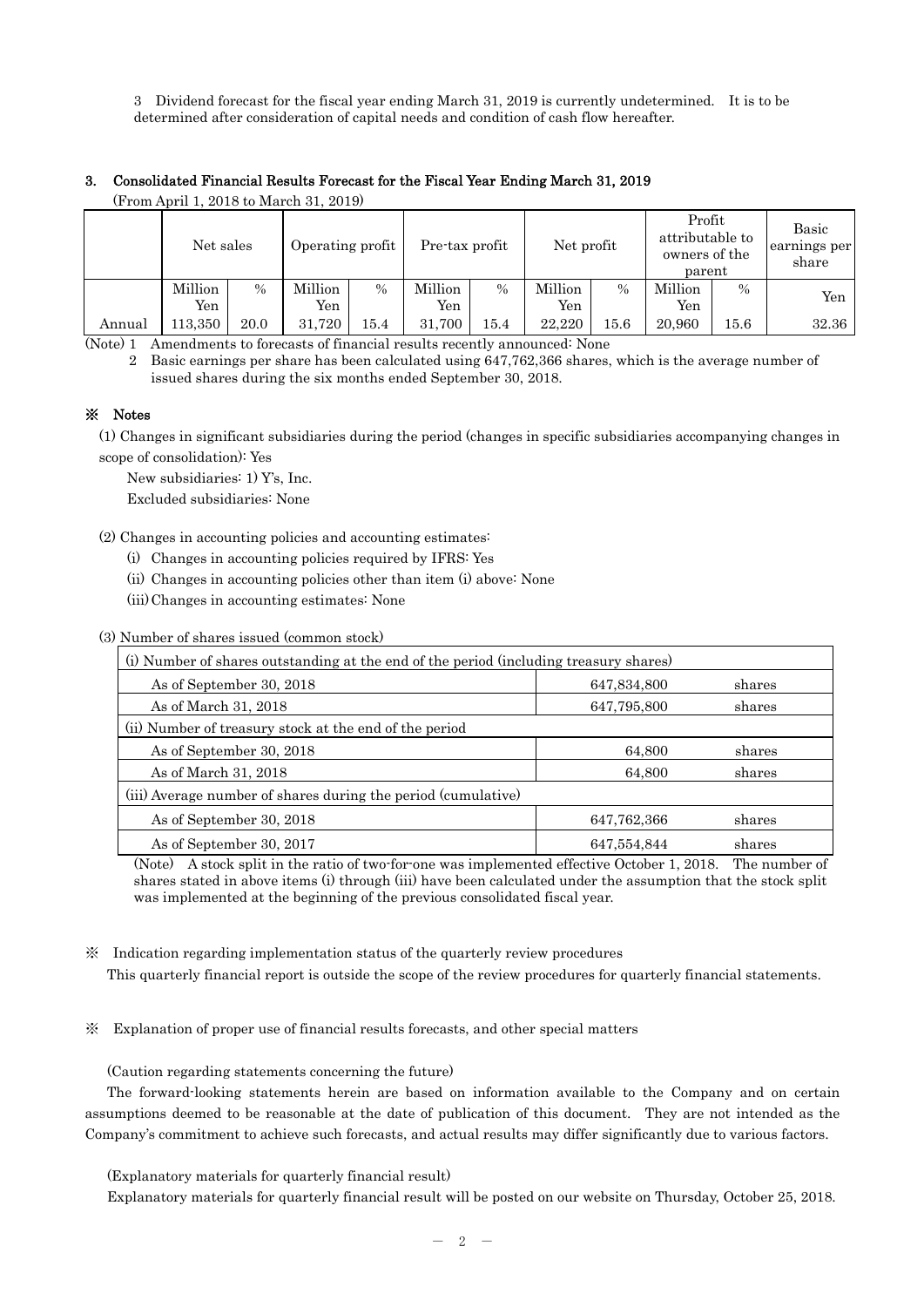## 1. Qualitative Information on Quarterly Results

#### (1) Explanation of consolidated operating results

In Japan, various services are provided for the 270,000+ physician members via the "m3.com" website designed for medical professionals.

 Medical Platform includes services which allows member physicians to proactively receive continuous and frequent information via the "m3.com" platform such as the "MR-kun family" services, marketing research capabilities paneling the physician members, and "QOL-kun" which provides marketing support for non-healthcare related corporates desiring to advertise daily life services to doctors, offering a wide menu range for catering to various agendas and purposes of clients. Additionally, provision of next generation sales reps, or "Medical Marketers," and healthcare advertisement agency services are also being expanded via group companies. Furthermore, Y's, Inc., an operator of non-insurance covered rehabilitation service centers for stroke patients, was consolidated in August 2018.

Evidence Solution includes clinical trial related services centered around "Mr. Finder" which excavates institutions and patient participants for clinical studies, large-scale clinical study services, assistance with clinical trial operations provided by CROs, and administrative and operations support across the entire clinical trial process by SMOs, all provided through various group companies.

Career Solution provides job search and placement services for physicians and pharmacists through M3 Career, Inc.

Furthermore, consumer facing services such as the "AskDoctors" (http://www.AskDoctors.jp/) website which connects public users with "m3.com" member physicians for answers to daily health questions, and healthcare professional education such as national examination preparatory services provided by TECOM Corporation, are all being expanded.

In Overseas, the U.S. portal website, "MDLinx," designed for healthcare professionals, continues to expand its member network based services catering towards pharmaceutical companies, as well as its career support services for physicians and clinical trial support services. In Europe, the "Doctors.net.uk" U.K. portal website with roughly 200,000 U.K. physician members is expanding services for pharmaceutical companies, along with pharmaceutical database services offered by the Vidal Group in France, Germany, and Spain. In China, the portal website designed for healthcare professionals has now topped 2 million physician registrations, and expanding healthily. We have also launched a joint venture in India.

Additionally, membership and panel participation at websites operated by M3 group starting with Japan, U.S., Europe, China, and Korea, now totals over 4.5 million physicians, enabling provision of marketing research services that span across a global scale.

| Consolidated quarterly results for the second quarter (cumulative) is as below. |                   |                   |                              |          | (Unit: Million Yen)   |
|---------------------------------------------------------------------------------|-------------------|-------------------|------------------------------|----------|-----------------------|
|                                                                                 | Six months ended  | Six months ended  | Second quarter<br>comparison |          | (Reference)           |
|                                                                                 | Sep 30, 2017      | Sep 30, 2018      |                              |          | Previous consolidated |
|                                                                                 | (April 1, 2017 to | (April 1, 2018 to |                              |          | fiscal year           |
|                                                                                 | Sep 30, 2017,     | Sep 30, 2018.     |                              |          | (April 1, 2017 to     |
|                                                                                 | cumulative)       | cumulative)       |                              |          | March 31, 2018)       |
| Net sales                                                                       | 42,849            | 53,275            | $+10,426$                    | $+24.3%$ | 94,471                |
| Operating Profit                                                                | 12,162            | 13,875            | $+1,713$                     | $+14.1%$ | 27,486                |
| Pre-Tax Profit                                                                  | 12.259            | 13,993            | $+1,733$                     | $+14.1%$ | 27,472                |
| Net Profit                                                                      | 8,029             | 9,626             | $+1,597$                     | $+19.9%$ | 19,225                |

(Note) IFRS9 (Financial Instruments) treatment has been applies from the first quarter of the fiscal year ending March 2019. Results dating back to the first quarter of the fiscal year ended March 2018 have been retroactively restated.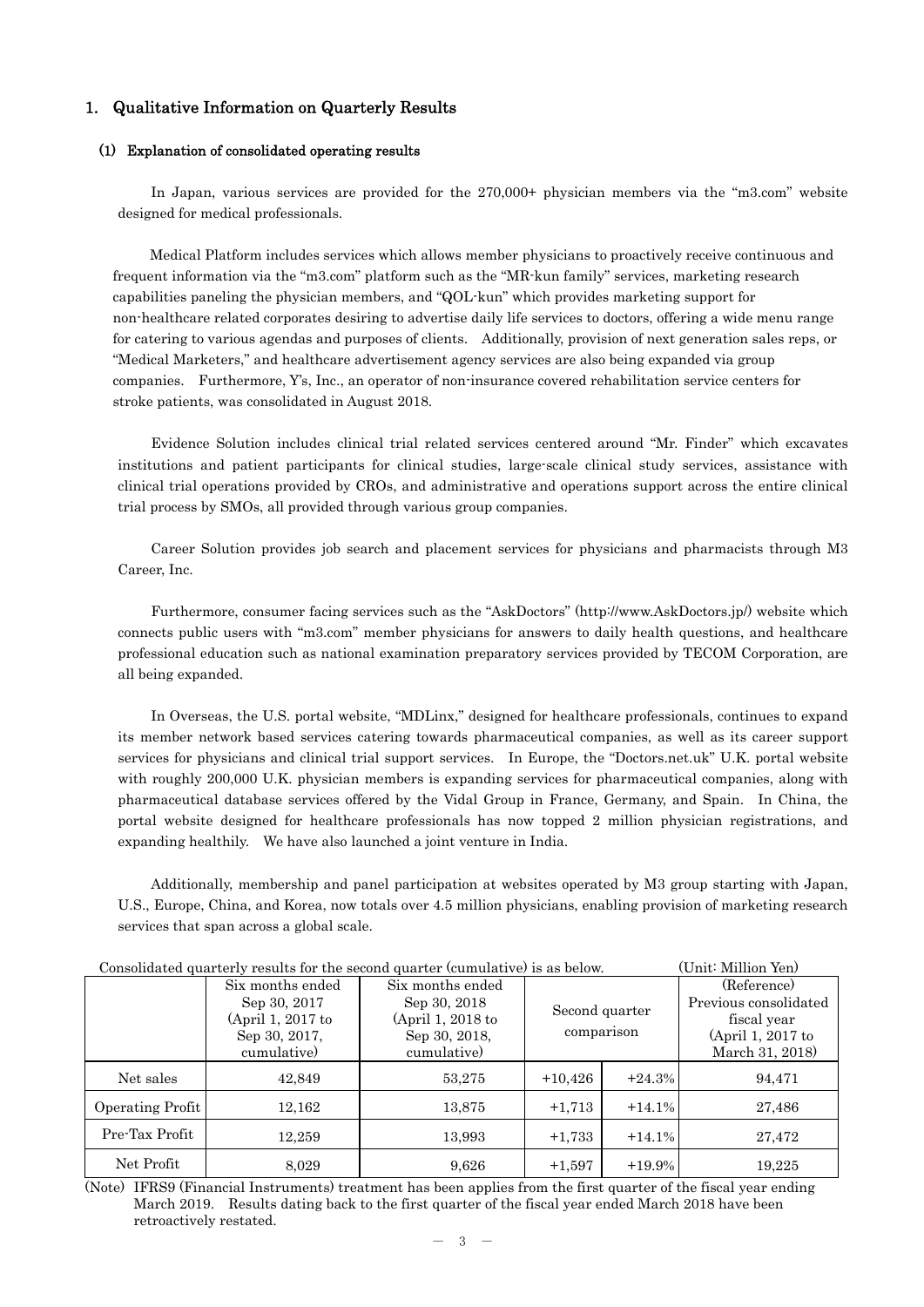| (Segment results)                           |                   |                                                                                       |                                                                                       | (Unit: Million yen)          |           |
|---------------------------------------------|-------------------|---------------------------------------------------------------------------------------|---------------------------------------------------------------------------------------|------------------------------|-----------|
|                                             |                   | Six months ended<br>Sep 30, 2017<br>(April 1, 2017 to<br>Sep 30, 2017,<br>cumulative) | Six months ended<br>Sep 30, 2018<br>(April 1, 2018 to<br>Sep 30, 2018,<br>cumulative) | Second quarter<br>comparison |           |
| Medical Platform                            | Segment Net Sales | 14,089                                                                                | 18,403                                                                                | $+4,314$                     | $+30.6%$  |
|                                             | Segment Profit    | 6,529                                                                                 | 6,134                                                                                 | $-395$                       | $-6.0\%$  |
| <b>Evidence Solution</b>                    | Segment Net Sales | 10,712                                                                                | 10,975                                                                                | $+263$                       | $+2.5%$   |
|                                             | Segment Profit    | 2,393                                                                                 | 2,764                                                                                 | $+371$                       | $+15.5%$  |
|                                             | Segment Net Sales | 5,620                                                                                 | 7,711                                                                                 | $+2,092$                     | $+37.2%$  |
| Career Solution                             | Segment Profit    | 1,766                                                                                 | 2,750                                                                                 | $+984$                       | $+55.7%$  |
| Overseas                                    | Segment Net Sales | 10,757                                                                                | 11,778                                                                                | $+1,021$                     | $+9.5%$   |
|                                             | Segment Profit    | 1,454                                                                                 | 1,553                                                                                 | $+99$                        | $+6.8%$   |
| Other Emerging                              | Segment Net Sales | 2,799                                                                                 | 5,640                                                                                 | $+2,840$                     | $+101.5%$ |
| <b>Businsses</b>                            | Segment Profit    | 537                                                                                   | 665                                                                                   | $+128$                       | $+23.8%$  |
|                                             | Segment Net Sales | (1,127)                                                                               | (1,232)                                                                               |                              |           |
| Adjustment                                  | Segment Profit    | (517)                                                                                 | (8)                                                                                   |                              |           |
| Profit associated with business combination |                   |                                                                                       | 17                                                                                    | $+17$                        |           |
|                                             | Net Sales         | 42,849                                                                                | 53,275                                                                                | $+10,426$                    | $+24.3%$  |
| Total                                       | Operating Profit  | 12,162                                                                                | 13,875                                                                                | $+1,713$                     | $+14.1%$  |

(Note) IFRS9 (Financial Instruments) treatment has been applies from the first quarter of the fiscal year ending March 2019. Results dating back to the first quarter of the fiscal year ended March 2018 have been retroactively restated.

### 1) Medical Platform

In addition to the expansion of various existing services, contribution from newly consolidated group companies produced Medical Platform segment sales totaling 18,403 million yen, higher by 30.6% year on year.

 COGS and SG&A amounted to 12,384 million yen, higher by 61.8% year on year, largely due to addition of newly consolidated group companies, along with upfront personnel investment aimed for future growth in advanced medicine businesses such as AI as well as fortification of marketing service teams approaching pharmaceutical and medical device companies.

 Combining the above results, the Medical Platform segment produced profits of 6,134 million yen, lower by 6.0% year on year.

### 2) Evidence Solution

The CRO business maintained healthy progress, despite the deconsolidation of Integrated Development Associates Co., Ltd., resulting in to total sales of 10,975 million yen, higher by 2.5% year on year. Operations improvements boosted profitability, and segment profit ended at 2,764 million yen, higher by 15.5% year on year. Clinical trial project demand remains strong with increasing accumulation of project backlog (segment total of roughly 26,000 million yen).

#### 3) Career Solution

Increase in physician and pharmacist user demand expanded business to produce segment sales of 7,711 million yen, an increase of 37.2% versus previous year. Profits amounted to 2,750 million yen, an increase of 55.7% versus previous year after absorbing upfront investment costs for future growth such as from personnel expansion.

### 4) Overseas

 With the new consolidation of the clinical trial support company, M3 Wake Research, Inc., segment sales were 11,778 million yen, higher by 9.5% year on year. Segment profit amounted to 1,553 million yen, higher by 6.8% year on year.